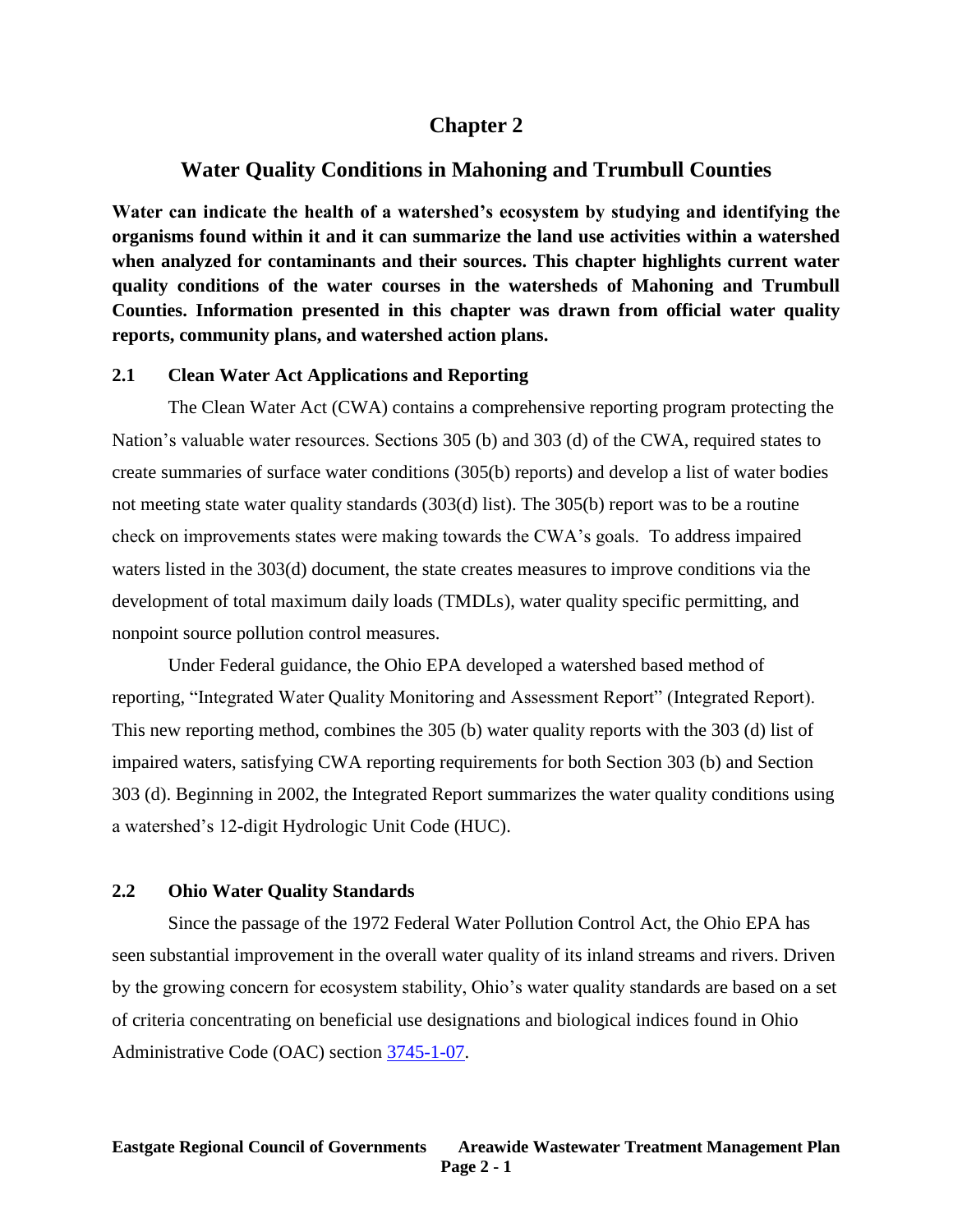Beneficial use designations are based on how humans use a water system and how well the water system is able to nourish a dependent biological community. The designations are made up of two broad groups: Non-Aquatic Life Habitat and Aquatic Life Habitat.

# **2.2.1 Non-Aquatic Life Habitat**

Non-Aquatic Life Habitat uses are broken down into two categories<sup>1</sup>:

- 1. Water Supply:
	- **Public Water Supply** (PWS) are waters that, with conventional treatment, are suitable for human consumption and meet federal regulations for drinking water;
	- **Agricultural Water Supply** (AWS) are waters that are suitable for irrigation and livestock watering without treatment;
	- **Industrial Water Supply** (IWS) are those waters suitable for commercial and industrial uses, with or without treatment.
	- 2. Recreation (uses in effect only during the recreation seasons, May  $1<sup>st</sup>$  through October  $15<sup>th</sup>$ :
	- **Bathing Waters** (BW) are waters suitable for swimming where lifeguard and/or bathhouse facilities are present, and include any additional areas where water quality is approved by the director;
	- **Primary Contact Recreation** (PCR) are waters suitable for full-body contact recreation such as, but not limited to, swimming, canoeing, and scuba diving; and
	- **Secondary Contact Recreation** (SCR) includes those waters suitable for partial body contact recreations such as, but not limited to, wading.

 $\overline{\phantom{a}}$ 

<sup>&</sup>lt;sup>1</sup> Ohio EPA Division of Surface Water, OAC Chapters 3745-1-07.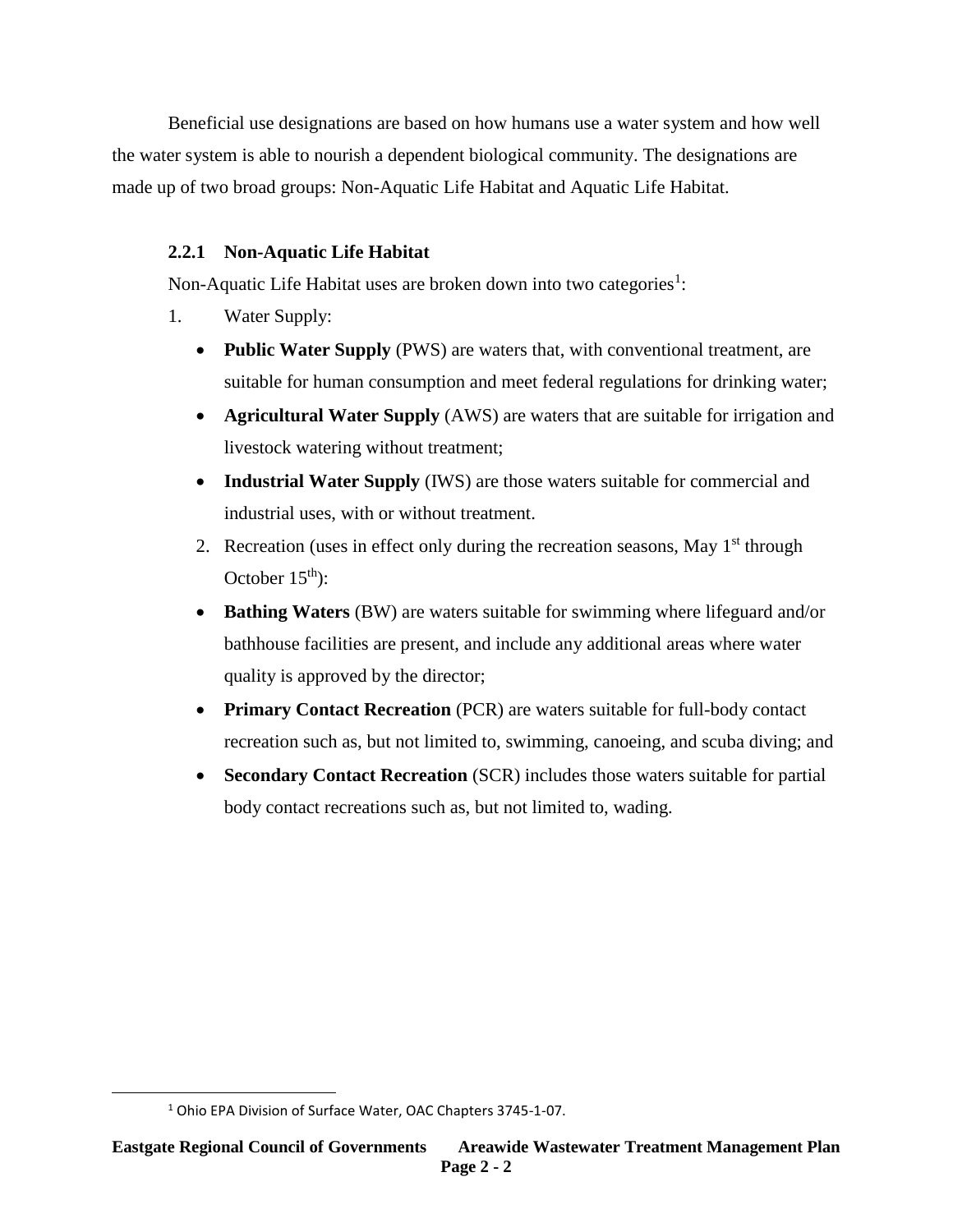Under the CWA, an antidegradation rule is required and must be a part of the State's Water Quality Standards. Antidegradation refers to provisions that must be followed before authorizing any increased activity on a water body that may result in a lowering of water quality, including an increase in the discharge of a regulated pollutant, or activities that may significantly alter the physical habitat. This rule establishes a procedure to determine that a discharge is necessary before authorizing it and, along with water quality criteria and beneficial use designations, provides the overall structure of the water quality standards program. The antidegradation rule must protect the existing use of the water body, and only allow a lowering of water quality when it is necessary to support important social and economic development. The state has established procedures and requirements to ensure that the concepts outlined by the federal regulations are met. These requirements include public participation activities, intergovernmental coordination, determination of important social and economic development, and alternative analysis and greater protection for exceptional quality streams. Under the antidegradation rule, rivers were categorized as General High Quality Waters, Superior High Quality Waters, Outstanding State Waters, or Outstanding National Resource Waters. General High Quality Waters are category 2 or 3 wetlands in accordance with Ohio EPA rule 3745-1-54 of the OAC and surface waters not categorized as one of the following three categories:

- **Superior High Quality Waters** are water systems having exceptional ecological values. Ecological values are based upon the combination of the presence of federal and/or state threatened or endangered species and a high level of biological integrity;
- **Outstanding State Waters** are water systems having special significance to the state due to exceptional ecological and/or recreational values; and
- **Outstanding National Resource Waters** are water systems having a national ecological or recreational significance. National ecological significance may include providing habitat for populations of federal endangered or threatened species or displaying some unique combination of biological characteristics. National recreation significance may include designation in the national wild and scenic river system.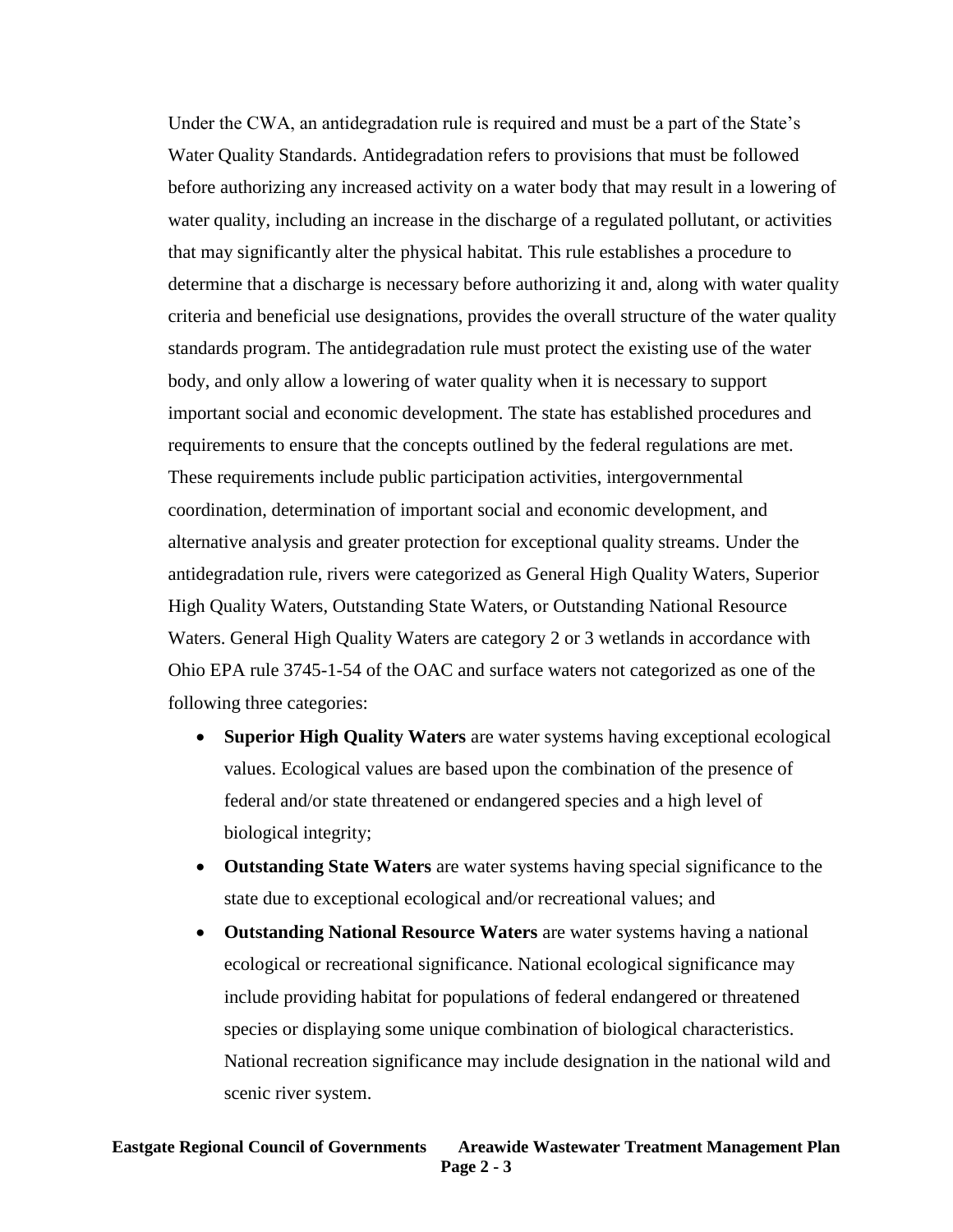The Ohio EPA lists all designated Superior and Outstanding State Waters in OAC Section 3745-1-05, Tables 5-4 through 5-7. Mill Creek, a waterway that traverses through Mahoning County's largest Metropolitan Park, is recognized as a General High Quality Water because it is not found within the Superior High Quality Waters, Outstanding State Waters, or Outstanding National Resource Waters tables located in OAC 3745-1-05 (Tables 5-4 through 5-7). According to Table 5-4, Baughman Creek, a tributary to the Grand River in Trumbull County, is listed as a Superior High Quality Water. A portion of the Grand River in Ashtabula County is designated as an Outstanding State Water based on exceptional ecological value (Table 5-5). Though this segment is not located within Eastgate's planning area, it is important to note the segment is located downstream of Trumbull County. Therefore, any activity within Trumbull County's stretch of the Grand River poses a threat to the outstanding portion of the river.

## **2.2.2 Aquatic Life Habitat**

 $\overline{\phantom{a}}$ 

Complimenting the Non-Aquatic Life Habitat category are Aquatic Life Habitat use designations. These designations are broken down into five categories defined by the Ohio Water Quality Standards that apply to Northeast Ohio. The following is a summary of each category<sup>2</sup>:

- **Warmwater Habitat** (WWH) these are waters capable of supporting and maintaining a balanced, integrated, adaptive community of warmwater aquatic organisms;
- **Exceptional Warmwater Habitat** (EWH) these waters can support and maintain an exceptional or unusual community of aquatic organisms characterized by a high diversity of species, especially by those who are highly intolerant and/or rare, threatened, endangered, or of a special status (i.e. declining species);
- **Coldwater Habitat** (CWH) these waters support cold water organisms and/or those which are stocked with salmonids with the intent to facilitate a put-and-take fishery on a year-round basis;

 $2$  Complete, legal definitions of each Aquatic Life Habitat use designation are found in OAC Section 3745-1-07.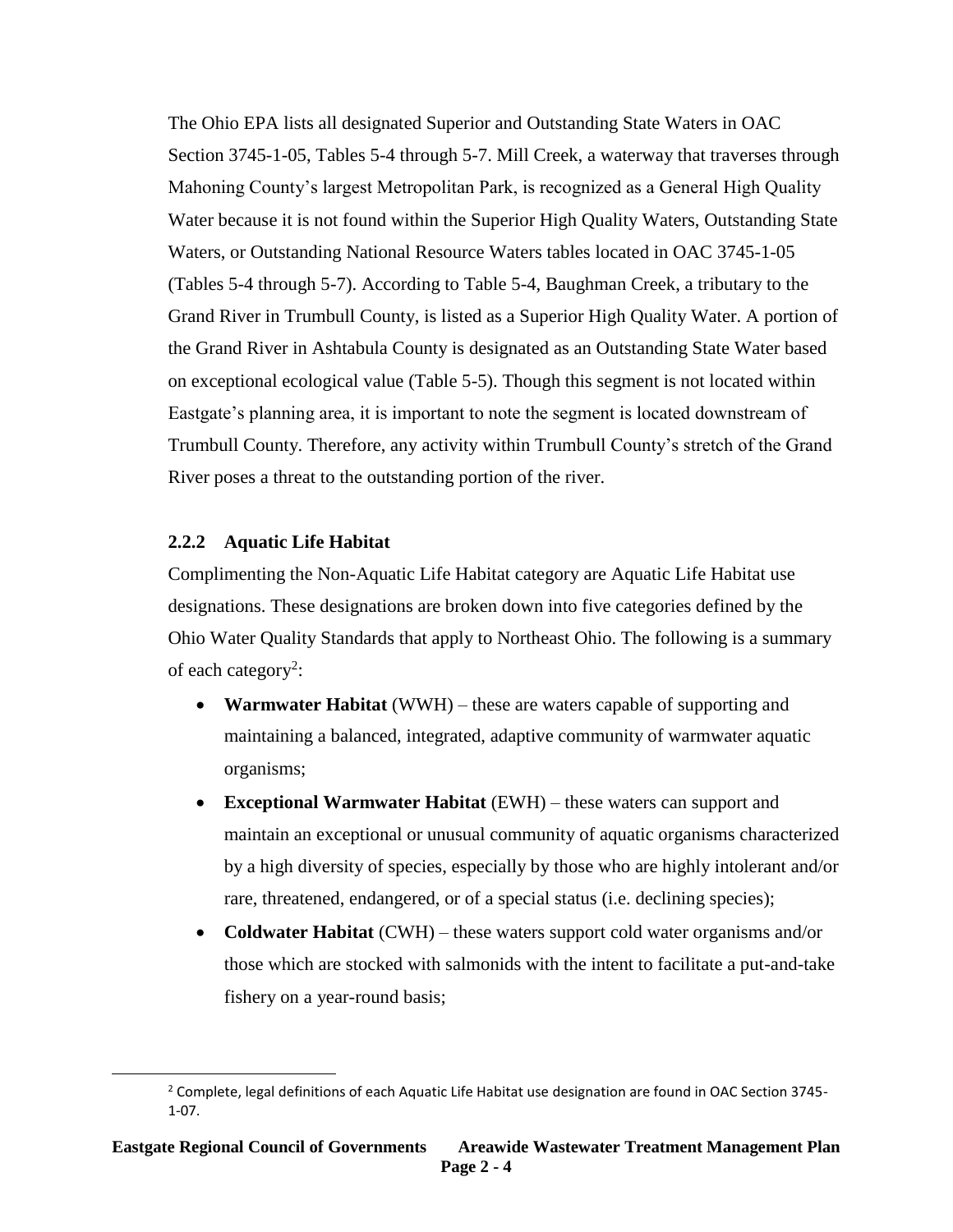- **Modified Warmwater Habitat** (MWH) waters in this category have been found to be incapable of supporting and maintaining a balanced, integrated, adaptive community of warmwater organisms due to extensive modifications of the physical habitat; and
- **Limited Resource Water** (LRW) are small water systems with drainage areas less than 3 square (sq.) miles that have been irretrievably altered to the extent that no aquatic life can be supported. The Ohio EPA will apply this designation to streams having "natural background conditions" which often preclude other types of biology from being present.

Embedded within the Ohio EPA's Water Quality Standards are tables summarizing Ohio's water quality and categories on a drainage basin level. Each drainage basin table includes surveyed water body segments, a life use designation (Aquatic and Non-Aquatic), water supply, and a recreation use summary. According to the tables for the Grand River, Little Beaver Creek, and the Mahoning River (includes the Pymatuning drainage basin) drainage basins (OAC 3745-1-10, 3745-1-15, 3745-1-25 respectively), the water segments surveyed all have a non-aquatic use designation of both industrial and agricultural water supplies with primary contact recreation. All assessed river and stream segments located within the Mahoning and Trumbull County portions of the Grand River, Pymatuning, Mahoning River, and Little Beaver Creek Watersheds have Warmwater Habitat aquatic life use designations, apart from a Grand River stream segment located in Farmington Township, Trumbull County. An Exceptional Warmwater Habitat designation was assigned to that segment of the Grand River.

### **2.2.3 Attainment Designation**

Aquatic Life beneficial use designations were designed to protect aquatic life in our water bodies. When assessing stream health, biological indices are used to measure current biological communities compared to expectations for its assigned use designation. Those biological indices include the Index of Biological Integrity (IBI), Modified Index of Well-being (MIwb), and the Invertebrate Community Index (ICI). Attainment of the stream's use designation, i.e. WWH, is based on a measurement of the current biological community by means of the indices, and is assigned one of the following: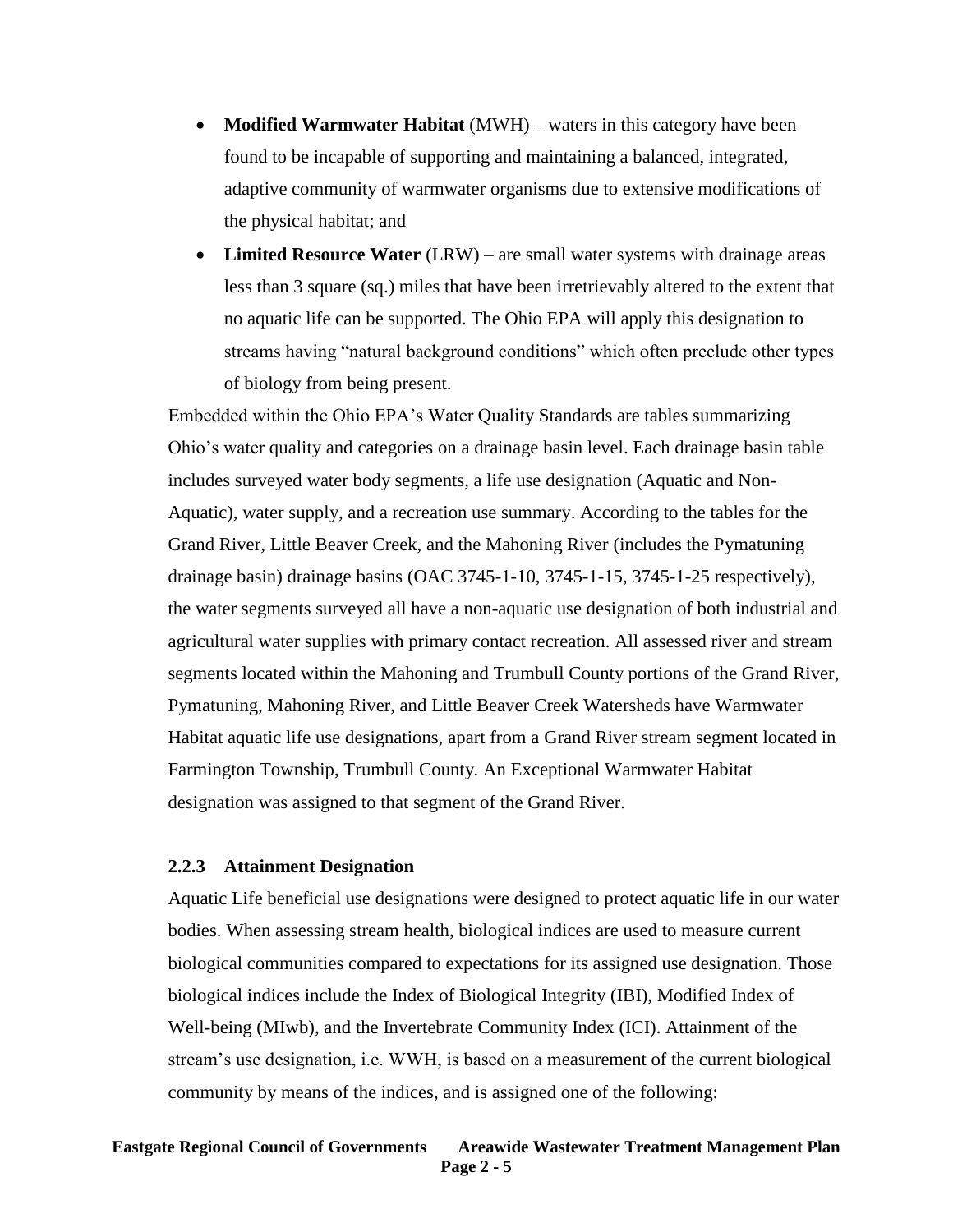- **Full Attainment** all three indices meet applicable criteria specified by Ohio water quality standards;
- **Partial Attainment** at least one of the indices does not attain and biological community performance is fair; and
- **Non-Attainment** all indices fail to attain, or any index indicates poor or very poor performance.

## **2.3 Summary of Nonpoint Sources in Mahoning and Trumbull Counties**

Over the years, a new pattern has emerged in Ohio regarding point and nonpoint source pollution. Impairments caused by point source pollution are decreasing, while those caused by nonpoint sources are increasing. Based on results from state wide surveys, the Ohio EPA asserts that nonpoint source impacts, such as:

*"urban storm water, siltation of substrates, and habitat degradation are becoming increasingly evident as historically more pronounced impacts from point sources (i.e. municipal WWTPs, some industrial effluents) are reduced. Since 1988, there has been a 48% decline in point sources as a major source of impairment in reassessed stream and river segments... Nonpoint sources have emerged as a major source of impairment in streams and rivers during this period, with increases including 70% for agricultural sources to 123% for hydromodification related nonpoint source impairments. While successes resulting from the abatement of point sources have been documented, there are other indications that impacts from nonpoint source runoff, habitat degradation, and watershed disturbances may be worsening. Siltation of substrates and habitat degradation are now the second and third leading causes of aquatic life impairment in Ohio streams and rivers, surpassing ammonia and heavy metals. These impairments are principally the result of agricultural land use, intensive urbanization, and suburban development, the latter of which is emerging as one of the most significant threats to watersheds... Increasingly, water pollution problems are associated with nonpoint sources such as construction sites, farm*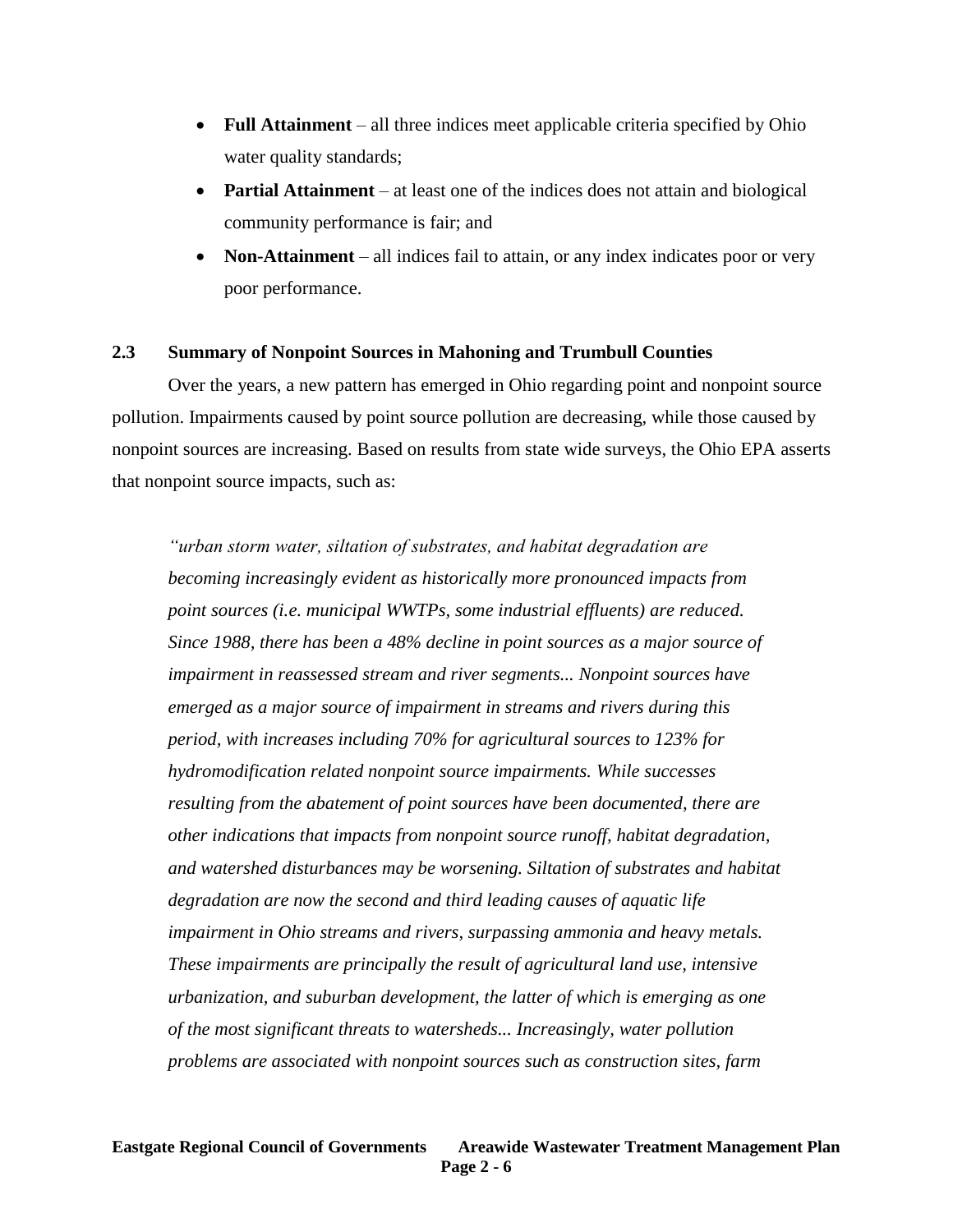*land, abandoned mines, landfills, pits and lagoons, oil and gas wells, domestic sewage systems, manure and treatment processing residuals".*

According to the Ohio EPA the top seven major causes of impairment (state-wide) are habitat modification, siltation, organic enrichment/low dissolved oxygen (D.O.), flow alteration, nutrients, metals, and ammonia. The major sources of impairment include hydro-modification, agriculture, municipal (including CSOs) and industrial discharges, mining, and urban runoff2. According to the 2016 Integrated Report, the leading "High Magnitude Causes" of impairment in Mahoning County and Trumbull County surface water systems include:

- Direct Habitat Alterations;
- Organic Enrichment/Dissolved Oxygen;
- Nutrients:
- Flow Alteration, Siltation, Wetland Alteration, and Unionized Ammonia; and
- Unknown sources.

The sources complimenting the causes are "High Magnitude Sources", and those include:

- Channelization Due to Development and Natural Causes;
- Major Municipal Point Sources, Dam Construction, Urban Runoff/Storm
- Sewers, Combined Sewer Overflows (CSO);
- Unknown sources:
- Contaminated Sediments: and
- Riparian/Stream Bank Vegetation Removal.

The water quality of Mahoning and Trumbull County is dependent upon land use activities that exist within four watersheds: Grand River Watershed, Pymatuning Watershed, Mahoning River Watershed, and the Little Beaver Creek Watershed. The following is a summary of the nonpoint sources of pollution existing within the watersheds based on the Ohio EPA's various monitoring reports and existing watershed plans. Pollution sources mentioned are of those found within Eastgate's planning region. However, it is important to note that pollution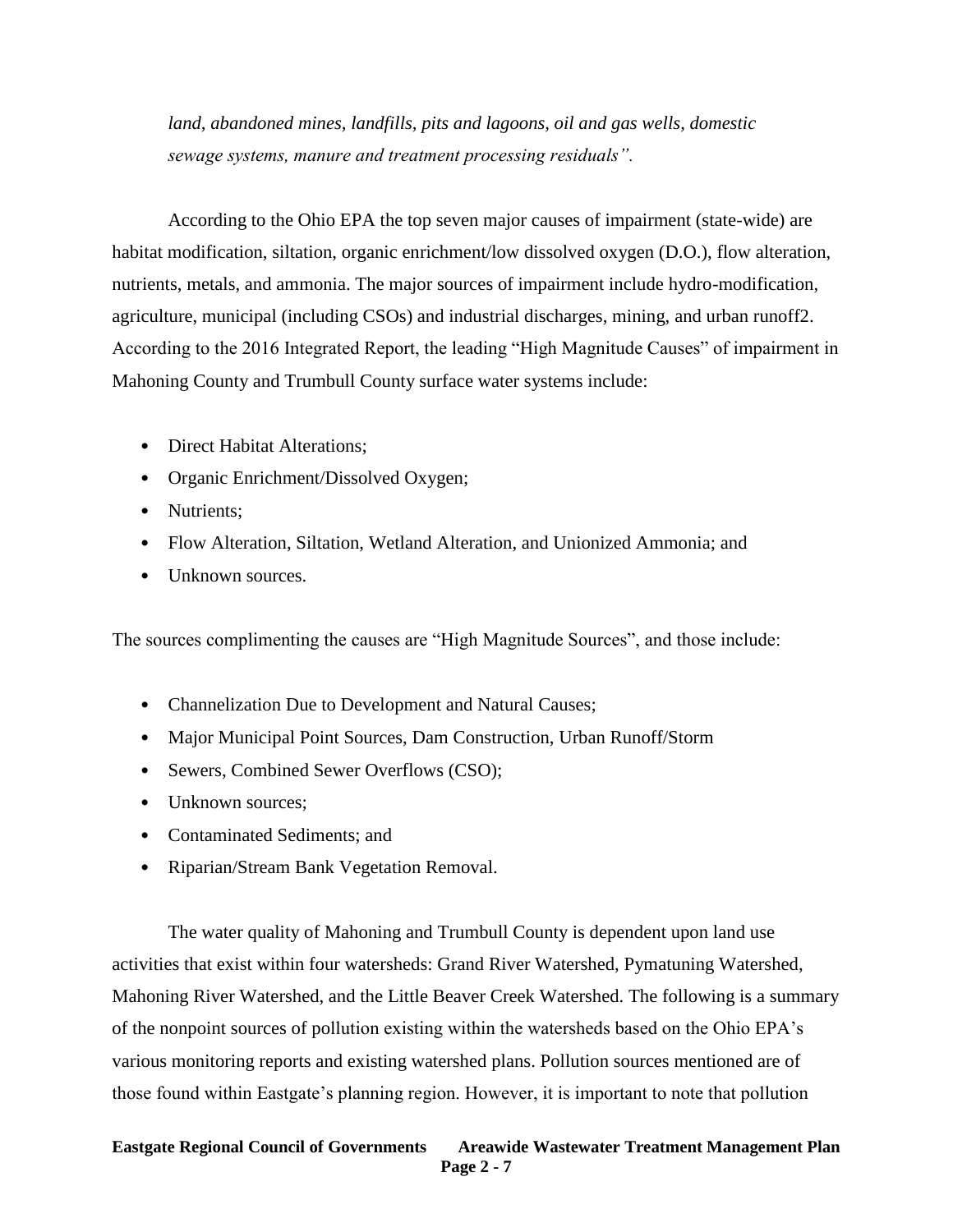originating outside and downstream of the planning region can and does find its way into the watersheds shared by Mahoning and Trumbull Counties (i.e. Mahoning River Watershed).

#### **2.3.1 Grand River**

The Grand River watershed contains 705.5 acres of land and 165.5 miles of streams draining north into Lake Erie. The northwest corner of Trumbull County is in the Grand River watershed, specifically the Upper Grand River watershed. The Upper Grand makes up 521.4 acres of the greater Grand River watershed, with Trumbull County containing 142.6 acres of that total. The mainstem of the Grand River serves as the Village of West Farmington's drinking water source.

A Biological and Water Quality Study of the Upper Grand River was conducted in 2007 with a Total Maximum Daily Load (TMDL) report following in 2013. TMDL reports identify and evaluate water quality problems in impaired water bodies and propose solutions to bring those waters into attainment with water quality standards. Water quality conditions within the Upper Grand River watershed are reflective of historic glacial activity that formed three types of streams: lowland streams, upland headwaters, and the non-wadable Grand River mainstem. The lowland streams are sluggish and contain fine substrates not expected to support biological communities in the ecoregion. The Grand River headwater streams contain bedrock in shallow areas where flow is not sustained through summer months.

Appendix B of the 2013 TMDL report summarizes the water quality conditions of the watershed, while Appendix D provides a summary of the watershed's impairments. Causes of impairments in the watershed include direct habitat alterations, natural conditions, organic enrichment, low flow alterations, total dissolved solids, nitrogen and ammonia. Sources of impairments include natural sources, sewage discharges in unsewered areas, and livestock access to streams and manure storage, handling, and application operations. Appendix B identifies the following areas of high quality for further protection: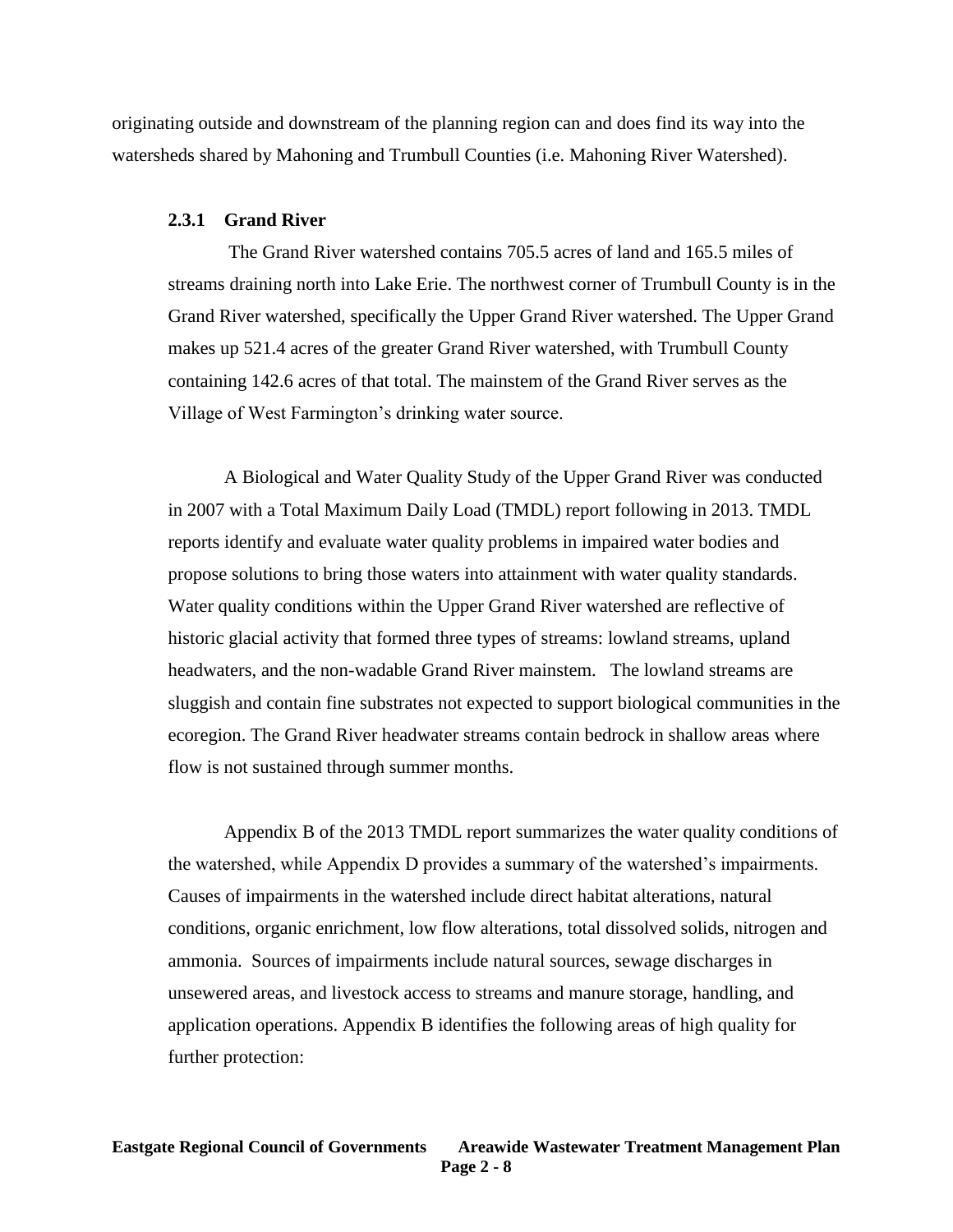- Baughman Creek- Baughman Creek is a Superior High Quality Water for antidegradation. Therefore, channelization activities in streams should be avoided.
- The Grand River is one of a few Ohio streams supporting self-sustaining and native walleye and muskellunge populations. The mainstem reach between Swine Creek to Rock Creek should be considered Superior High Quality Water to increase population protection.

Recommendations for regulatory action resulting from this TMDL analysis include an effluent limit for total phosphorus for one facility and monitoring for total Kjeldahl nitrogen, ammonia and total phosphorus for several other small facilities.

In the Spring of 2003, the Ohio State University Extension joined with the Grand River Partners and the Trumbull County General Health Department to conduct a survey of residents within the upper portion of the Grand River watershed. The survey was constructed to determine resident's attitudes toward water quality protection and land preservation within the watershed, specifically those lands abutting the Grand River and its tributaries. Respondents rated their views on the extent to which activities or events posed a threat to the watershed. Results from the survey indicated the perceived problems in the watershed were failing septic systems and urban sprawl. Trailing the top two concerns, but not lacking importance, were habitat alteration, industry, construction, logging, flooding, animal farming, crop farming, and mining.

#### **2.3.2 Pymatuning Watershed**

The Pymatuning watershed was surveyed in 2008 by the Ohio EPA, as part of the "Biological and Water Quality Study of the Ohio Tributaries to the Shenango River". The Pymatuning watershed's headwaters begin in Ashtabula County and flow south into Trumbull County where additional tributaries (i.e. Swine Creek, Yankee Run, Little Yankee Run) join the mainstem. The watershed envelops the rural, northeast portion of Trumbull County, but transitions to an urban setting as it stretches south towards Mahoning County. Most of Pymatuning's mainstem is buffered by the Pymatuning Wildlife Area, but many tributaries to it are not. and serve as express lanes for storm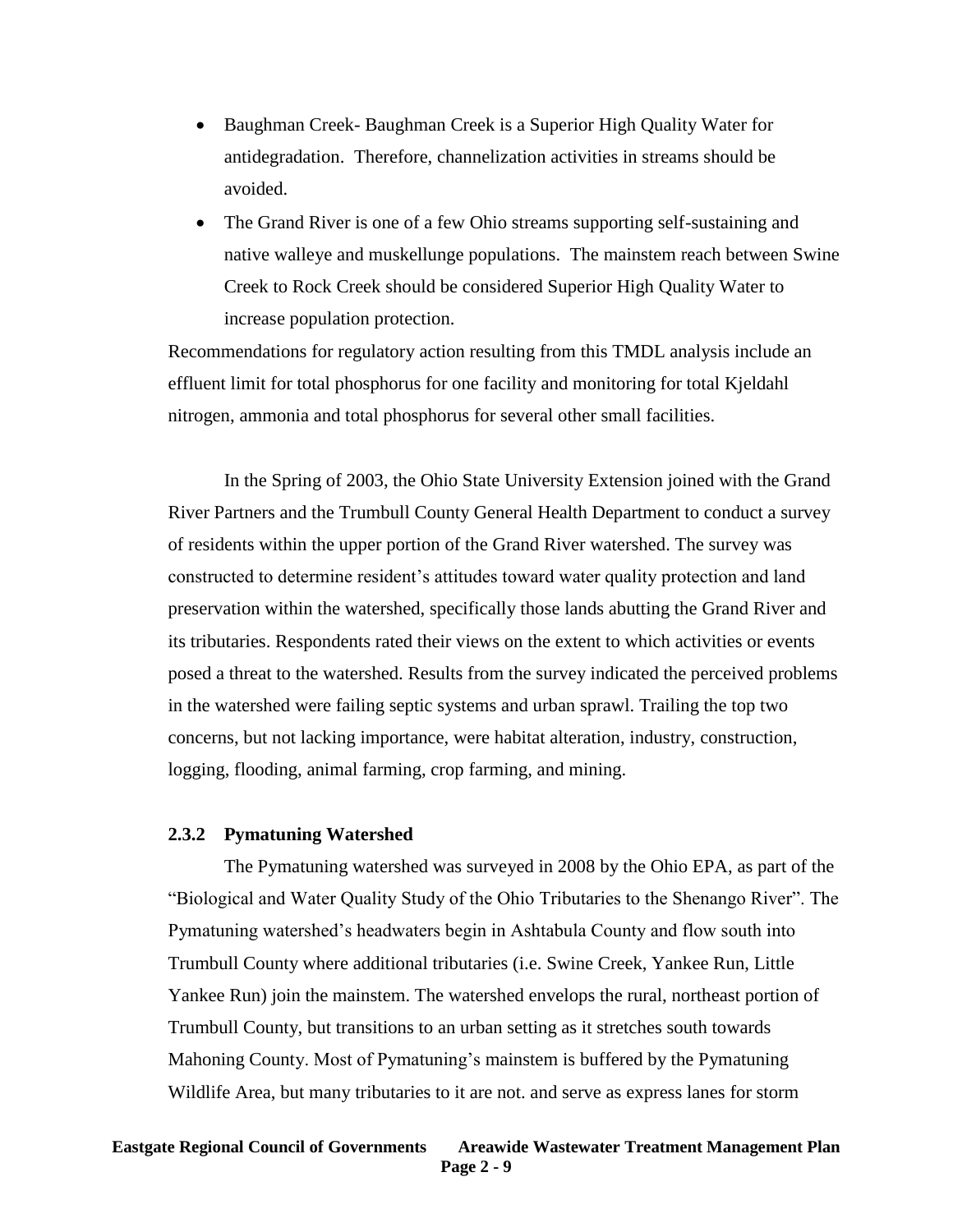water runoff. According to the 2008 study results, 13 of the 28 monitored stream segments in Trumbull County are in partial or non-attainment of their aquatic life use designation. The survey cites the causes of impairment as wetland habitat, low dissolved oxygen, flow alterations, sediment/siltation, and unknown. Sources of the impairments include urban runoff, dam/impoundment, unnatural, livestock, channelization, and natural. An underlying factor contributing to the impairments is the watershed's low gradient.

#### **2.3.3 Little Beaver Creek Watershed**

The Little Beaver Creek watershed weaves in and out of southern Mahoning County. Though mainly located in Columbiana County, land activities upstream in Mahoning County can be detrimental to downstream water quality. The 2006 Integrated Report lists nutrients, siltation, pesticides, organic enrichment/dissolved oxygen, unionized ammonia, flow alteration, natural limits (wetlands), and direct habitat alterations as high magnitude causes of impairment within the watershed Sources of the causes include major industrial point sources, combined sewer overflows, pasture lands, channelization (development/agriculture), removal of riparian vegetation, onsite wastewater treatment systems (septic systems), and surface mining. According to the Columbiana County Soil and Water Conservation District, the leading nonpoint sources that impact the watershed's water quality include development, sediment, toxic substances, failing septic systems, damaged riparian areas, urban runoff, logging, and animal manure applications.

#### **2.3.4 Mahoning River Watershed**

The Mahoning River watershed spans across six counties (Columbiana, Stark, Mahoning, Portage, Geauga, and Trumbull Counties) and is the largest watershed within the two-county area. Nonpoint sources of pollution appear numerous and sporadic throughout the watershed. Agricultural practices along main tributaries such as Meander Creek, the southern segments of Mill Creek and Yellow Creek, in Mahoning County, and along Mosquito Creek and Eagle Creek in Trumbull County appear to contribute organic enrichment, nitrate-nitrite, nutrients, and phosphorus to the impairment of the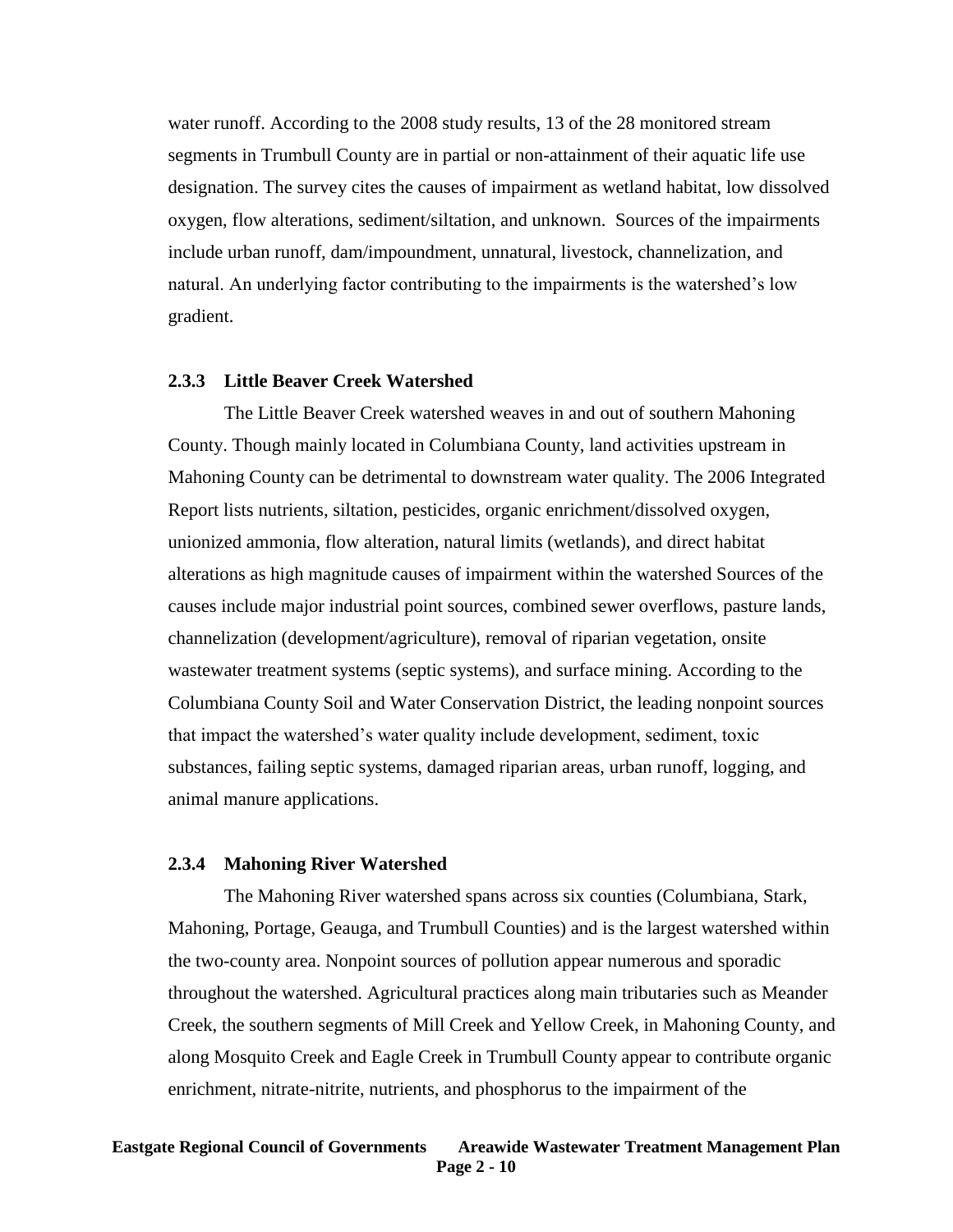watershed's water quality. Riparian zones have been destroyed by unrestricted livestock access and by farming in riparian zones and urban development. Residential and commercial development have sprawled out of the central cities and into the rural areas as seen happening in southern and southeastern Mahoning County and throughout Trumbull County. The outward migration of development leads to deterioration of water quality by habitat and flow alterations, the importing of sediment and nutrients into the tributaries, and by decreasing the amount of dissolved oxygen within the waters. Failing commercial and home septic systems have become a nuisance throughout the watershed with "hot spots" occurring near Mosquito Creek Reservoir, a drinking water supply in Trumbull County and along tributaries Yellow Creek and Mill Creek in Mahoning County. The Integrated Report cites numerous nonpoint sources that impair the watershed's water quality including (but not limited to) metals, suspended solids, siltation and urban runoff/storm sewers.

## **2.4 Watershed Planning in Mahoning and Trumbull Counties**

There are a few groups in Mahoning and Trumbull Counties taking the initiative to approach various aspects of watershed planning. The Alliance for Watershed Action and Resource Education (AWARE) focuses on education regarding water quality issues by working with local schools to conduct classroom demonstrations of watershed education, apply for grants to accomplish small scale projects with and educational focus, and partner with the local agricultural community to enhance the understanding of soil testing to reduce fertilizer use. The Friends of the Mahoning River are a volunteer run group that has focused on collecting water quality data along the Mahoning River and improving recreation opportunities by actively working to install boat docks and hold cleanup days along the river corridor. These two groups provide a significant and valuable planning resource for advancing approaches to watershed issues by public management agencies and other stakeholder groups, and for building public awareness and responsibility for water quality.

This AWQMP recognizes the importance of volunteer watershed groups and recommends actions to sustain and enhance their varying roles.

#### **2.5 Recommendations**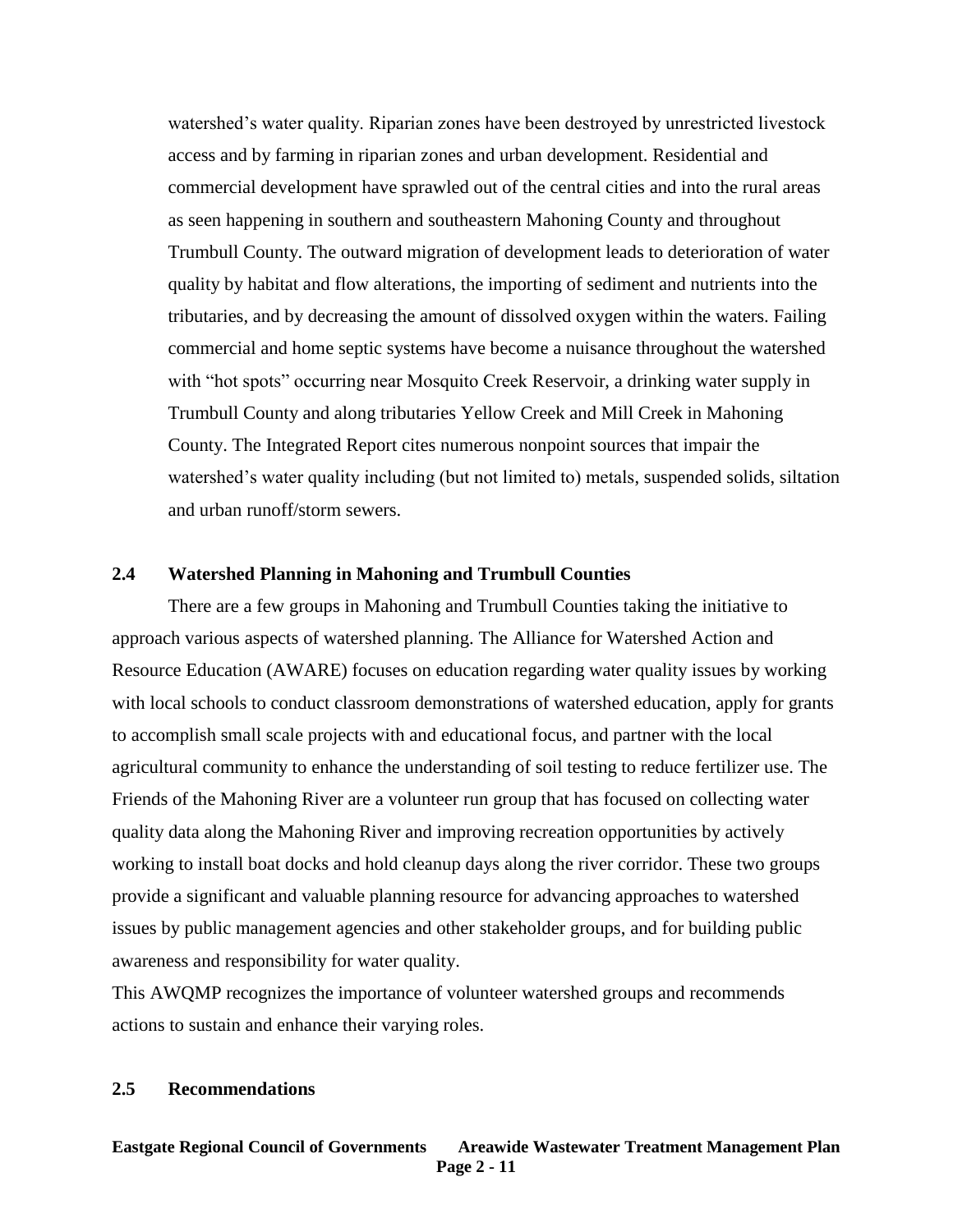**Recommendation 2-1**: Local, county and state water quality management agencies are encouraged to participate in and support the major watershed planning groups currently existing in the area.

**Recommendation 2-2**: While no specific organizational model is endorsed, the following principles are encouraged for organizing watershed planning groups:

- watershed planning groups should foster broad stakeholder involvement including local, county, regional, state and federal jurisdictions, and businesses and community organizations with a stake in the river; and utilize stakeholders in goal-setting for the watershed.
- watershed planning groups should pursue a community-based approach that relies on the leadership and technical support of local public management agencies;
- watershed planning groups should emphasize voluntary coordination of management strategies to complement the regulatory programs of local and state agencies;
- watershed planning groups should emphasize public education, awareness and involvement programs to more fully engage the public in an understanding of watershed issues; and
- watershed planning groups should facilitate voluntary technical collaboration among local and state agencies in efforts to address watershed issues and support implementation of water quality measures by local management agencies.

**Recommendation 2-3**: Ohio EPA and ODNR are encouraged to actively consult with watershed groups on the design, funding and implementation of watershed and nonpoint source projects proposed for a watershed.

**Recommendation 2-4:** The State of Ohio should provide base funding to support watershed planning groups that satisfy the criteria of public accountability, local government/agency involvement, technical competence, sustainability, and adequate public involvement.

## **2.6 Discussion**

Water quality problems transcend the boundaries of political jurisdictions. Management responsibilities of water quality agencies are often functionally compartmentalized with sewer agencies focusing on sewers and point source discharge issues, health departments focusing on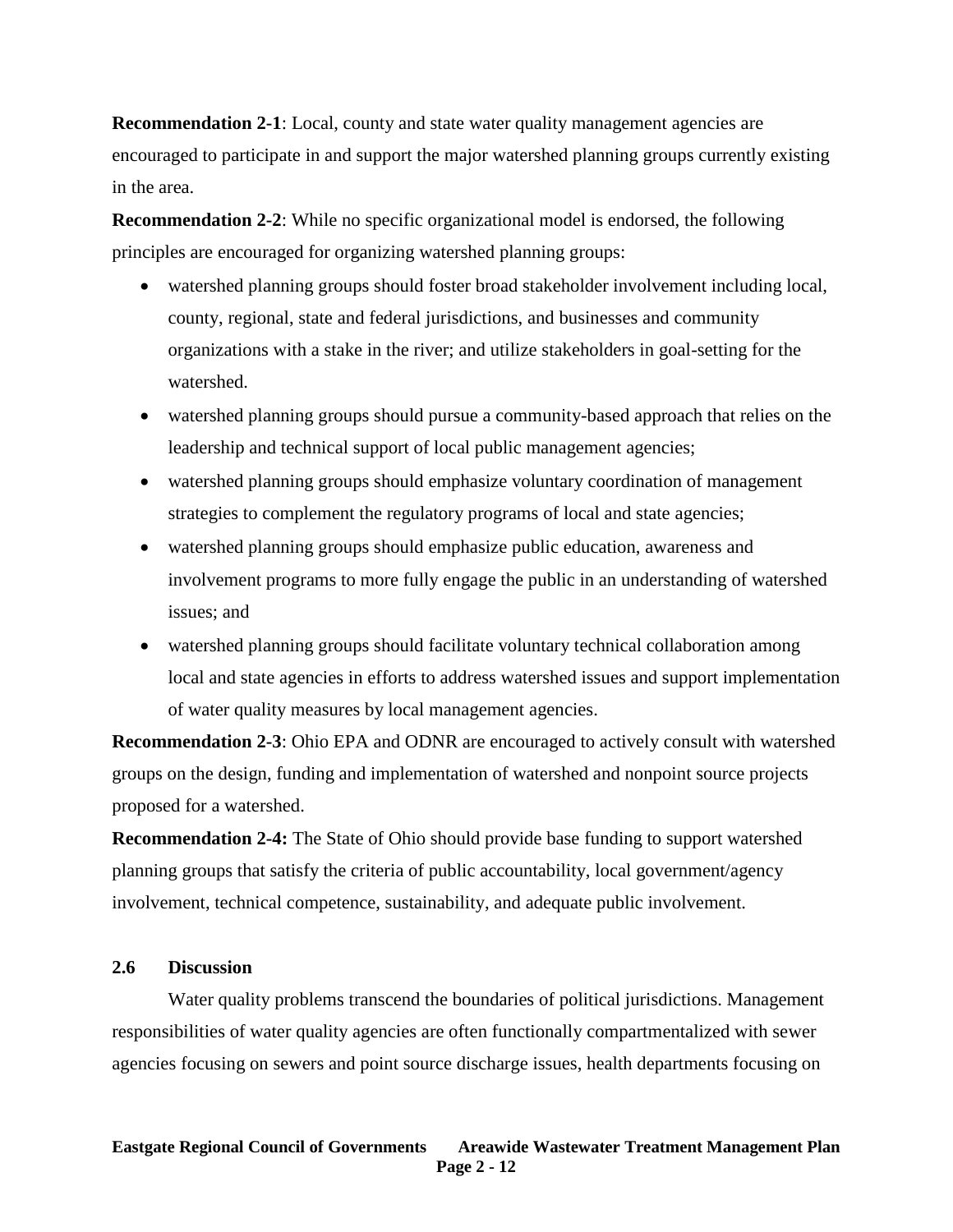on-site systems and associated water quality and public health problems, municipalities and counties are concerned with storm water issues and other nonpoint source problems, and so on.

A watershed approach is critical to an adequate assessment of water quality issues leading to greater awareness of the priority problems to be addressed. The implementation of management solutions through watershed cooperation holds the promise of much more effective, efficient solutions as well. It can be a catalyst for better coordination and innovative strategies by existing management agencies.

Nonpoint source problems can only be understood and effectively addressed on a watershed basis. A watershed focus is indispensable to identifying the nonpoint factors impacting streams. Nonpoint solutions must also take into consideration actions at the landowner and household level. A watershed planning group provides a focal point for mobilizing action at this level. It can facilitate the substantial cooperation needed to implement solutions.

Watershed approaches are not mandated in the State of Ohio and would seem to be complicated by the State Constitution's allocation of primary land management responsibility to local units of government. In the near-term new legislation to establish watershed management authorities is unlikely.